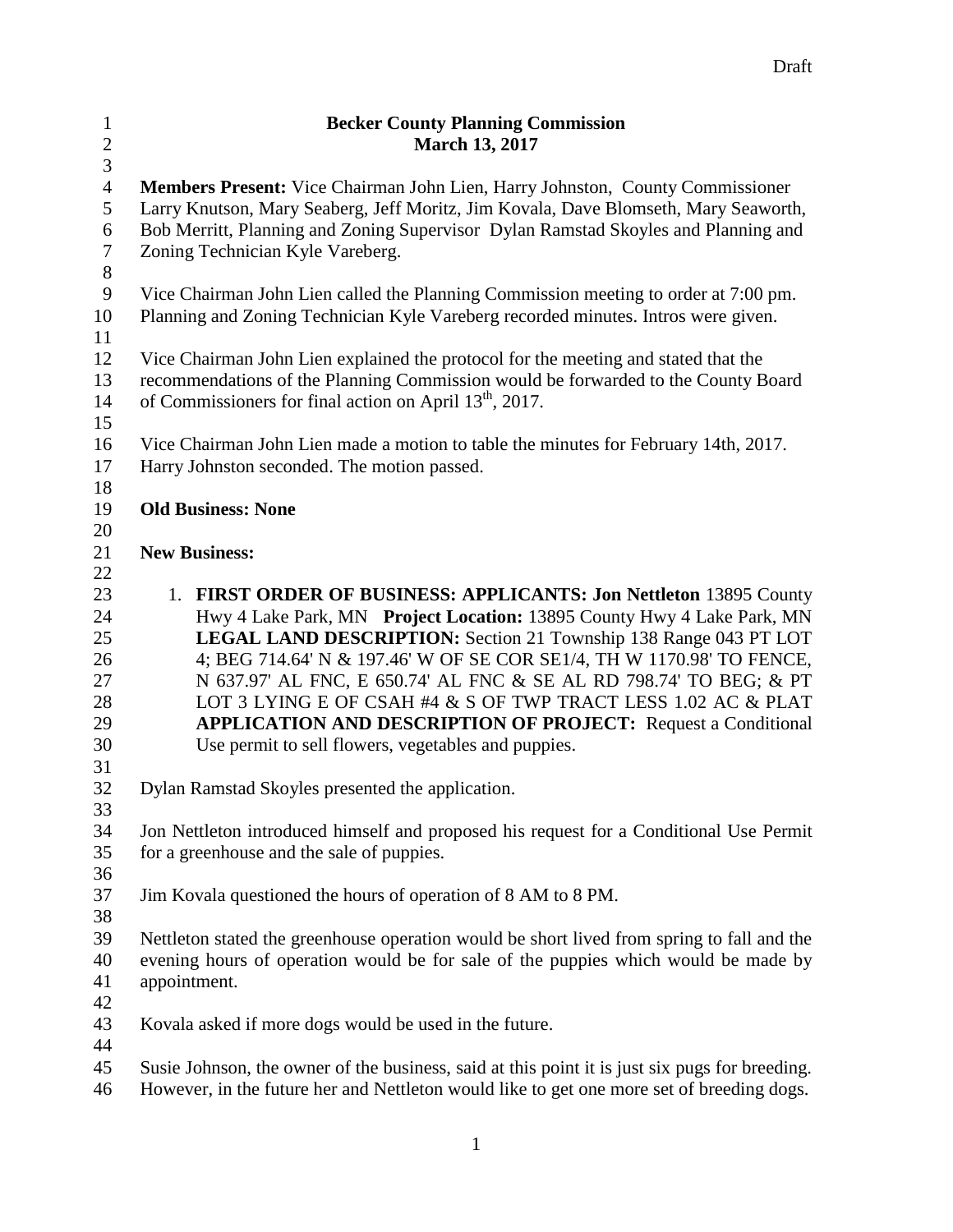John Lien asked about the scope of the operation and how big it would possibly be in terms of the total number of dogs.

 Ms. Johnson stated she was attempting to get a licence from the State of Minnesota to breed dogs. She said the State requires a minimum of 10 adult dogs and they do not currently meet the requirement.

- Mary Seaberg asked about further information on the licence.
- Ms. Johnson said if they were to get the licence they would have a maximum of ten adult dogs and the State would be inspecting the operation.
- 
- Nettleton said the dogs would stay in the house and not in a kennel.
- Lien stated that absent Commission member Jim Kaiser gave a good report on his findings.
- 
- Dylan received one written correspondance to the Conditional Use Permit from Debra Swenson, it read as follows:
- 
- *March 7, 2017:*
- *To: Planning Commission of Detroit Lakes*
- *Re: Jon Nettleton Application Conditional Use Permit to sell flowers, vegetables and*
- *puppies*
- *Dear Commission:*
- *I have some concerns regarding the application especially since the letter does not state*
- *how large a business this will be or the experience of the owner in the breeding of*
- *animals. The main concerns are highway safety, backyard breeding concerns (especially*
- *in relation to profit over welfare) and nuisance dog barking (which already exists in the*
- *area).*
- *County Highway 4 is known for heavy and fast traffic during three seasons of the year.*
- *Several individuals jog and walk in front of this proposed business. There is no turning*
- *lane, no reduced speed limit, and no adequate parking at the proposed business.*
- *A thorough evaluation of this project is requested.*
- *Sincerely,*
- *Debra Swenson*
- *Halvorson Beach Road*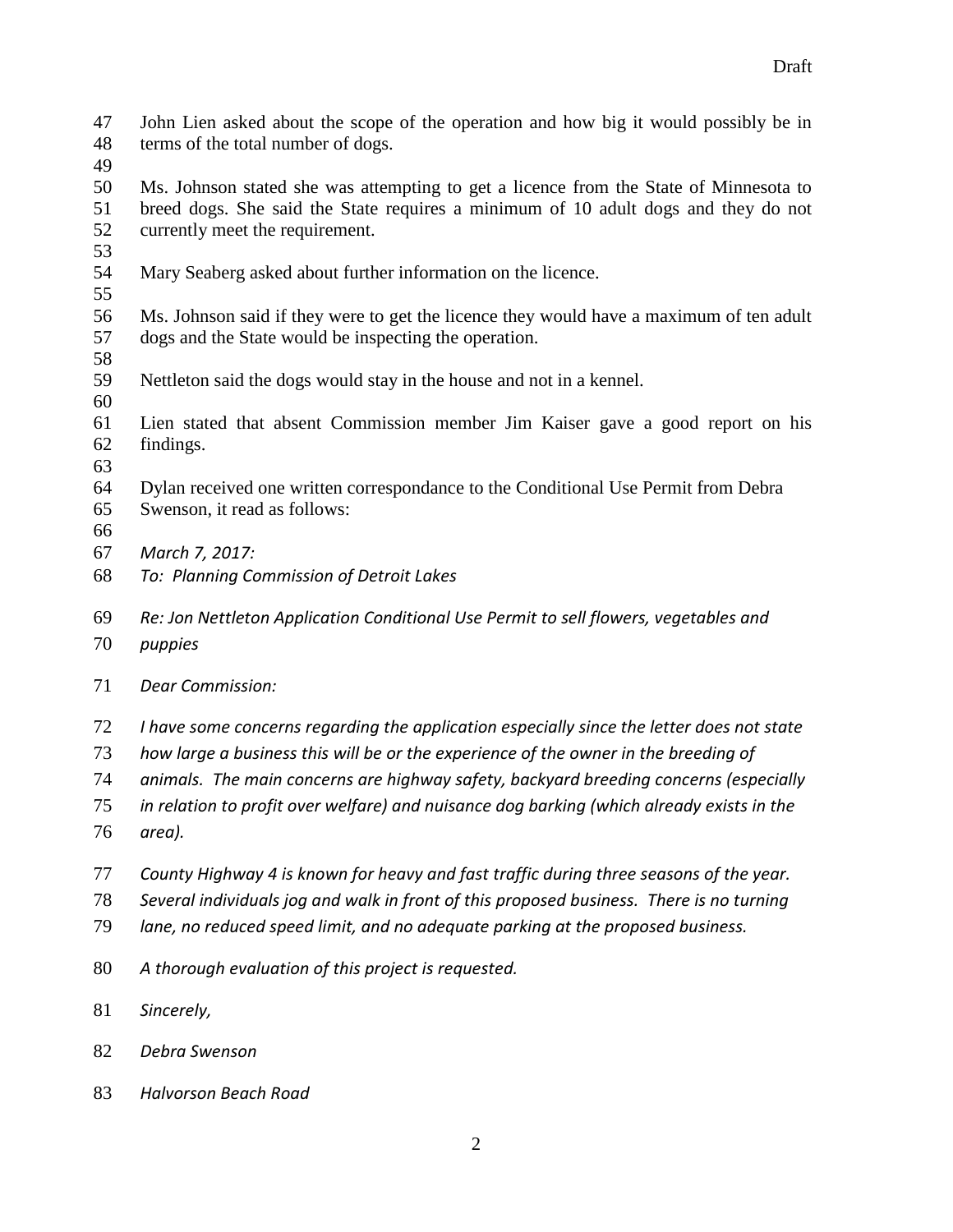- Larry Knutson stated without a kennel the number of dogs would be limited in size. However, he found no other concerns.
- 
- John Lien questioned if the board should put a limit on the number of adult dogs to be used for breeding.
- 
- Jim Kovala said he was under the impression the Conditional Use Permit was asking for one set of breeding pugs. He expressed his concern that with multiple litters of puppies the total number could rise up to 30 dogs and he believes that's too many.
- 
- Mary Seaberg referanced the State License and inspections.
- 
- Ms. Johnson stated it is a thorough inspection by the State that ranges from welfare of the dogs to their breed documentation.
- 
- Seaberg asked if there were any more buildings on the property.
- 

 Nettleton said they have a 16' x 24' building for the dogs. Ms. Johnson refered to it as a miniature house for the dogs. Nettleton said litters stay for eight weeks, all sales are made by appointment, and they are particular about their customers. Ms. Johnson mentioned the pugs litter is approximately three to four puppies and they would have limited litters at a time.

- 
- Kovala asked how many dogs they currently have.
- Ms. Johnson said six pugs.
- 

Knutson asked if they could provide a future total number of dogs.

 Nettleton said it would be hard to come up with a total number because the litters vary in size. He said the puppies take up very little space and are quiet. They are not let outside until they are six weeks old, then they are placed in a play pen.

- 
- 117 John Lien brought up the neighbors concerns.
- 

- Nettleton said they have a fence and limited number of neighbors.
- Seaberg asked where the neighbors live.
- Nettleton stated one eighth of a mile to a quater mile away and on the opposite side of the road.
- 
- Jeff Moritz asked how they plan to ensure the litter's will sell.
- Ms. Johnson said at eight weeks the puppies will have a home no matter what.
-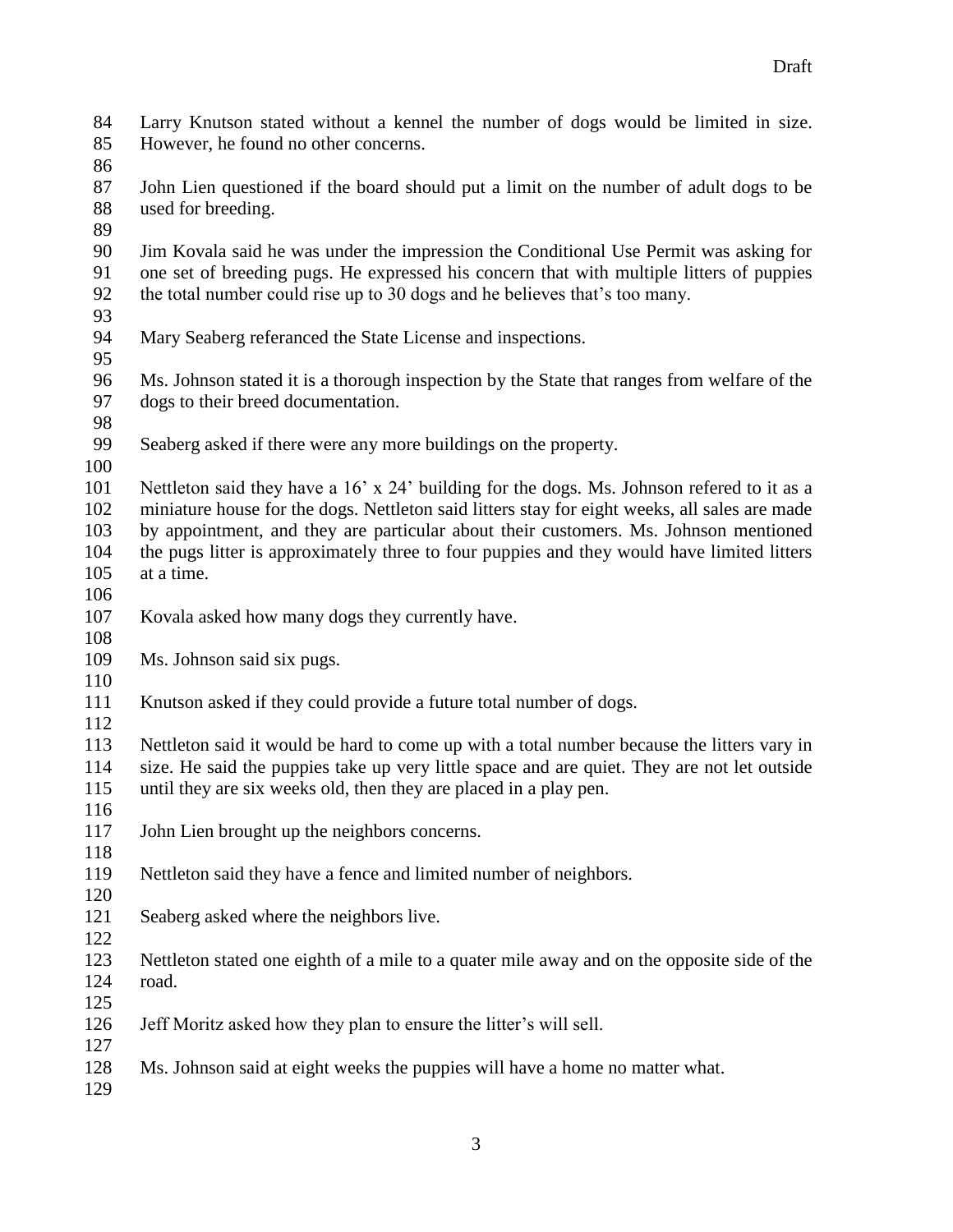| 130<br>131<br>132 | John Lien explained that at any time due to non-compliance the Conditional Use Permit<br>can be revoked.       |
|-------------------|----------------------------------------------------------------------------------------------------------------|
| 133<br>134        | Nettleton acknowledged.                                                                                        |
| 135<br>136        | Moritz asked at what age does a dog become an adult.                                                           |
| 137<br>138        | Ms. Johnson said the State defines an adult dog at one year of age.                                            |
| 139<br>140        | Bob Merritt asked about waste management.                                                                      |
| 141<br>142        | Nettleton said the waste is distributed in the woods, they have 13.5 acres.                                    |
| 143<br>144<br>145 | Merritt mentioned there would be a significant amount of waste and as production<br>increased, so would waste. |
| 146<br>147        | Nettleton acknowledged and stated it would be handled.                                                         |
| 148<br>149        | Lien asked if waste is a part of the certification from the State.                                             |
| 150<br>151        | Ms. Johnson said yes.                                                                                          |
| 152<br>153<br>154 | Merritt acknowledged they clean the area where the dogs are kept but questioned how it's<br>handle afterwards. |
| 155<br>156        | Susie said the waste goes into the dirt and becomes compost.                                                   |
| 157<br>158        | Merritt mentioned there could be lots of nitrate involved.                                                     |
| 159<br>160        | Ms. Johnson said they are little dogs and don't produce much waste.                                            |
| 161<br>162        | Jeff Moritz asked if the area they clean up has any slope, and if so, where does it slope to.                  |
| 163<br>164<br>165 | Nettleton said its fairly flat with minimal slope. He also said Susie cleans the area<br>regularly.            |
| 166<br>167        | Moritz asked where the waste goes.                                                                             |
| 168<br>169        | Nettleton said they spread it out in the woods.                                                                |
| 170<br>171        | Harry Johnston asked approxmately how many dogs there would be. Lien seconded.                                 |
| 172<br>173        | Nettleton said a maximum of ten adult dogs.                                                                    |
| 174<br>175        | Moritz stated ten adult dogs seems appropriate for the property as long as the puppies are<br>sold.            |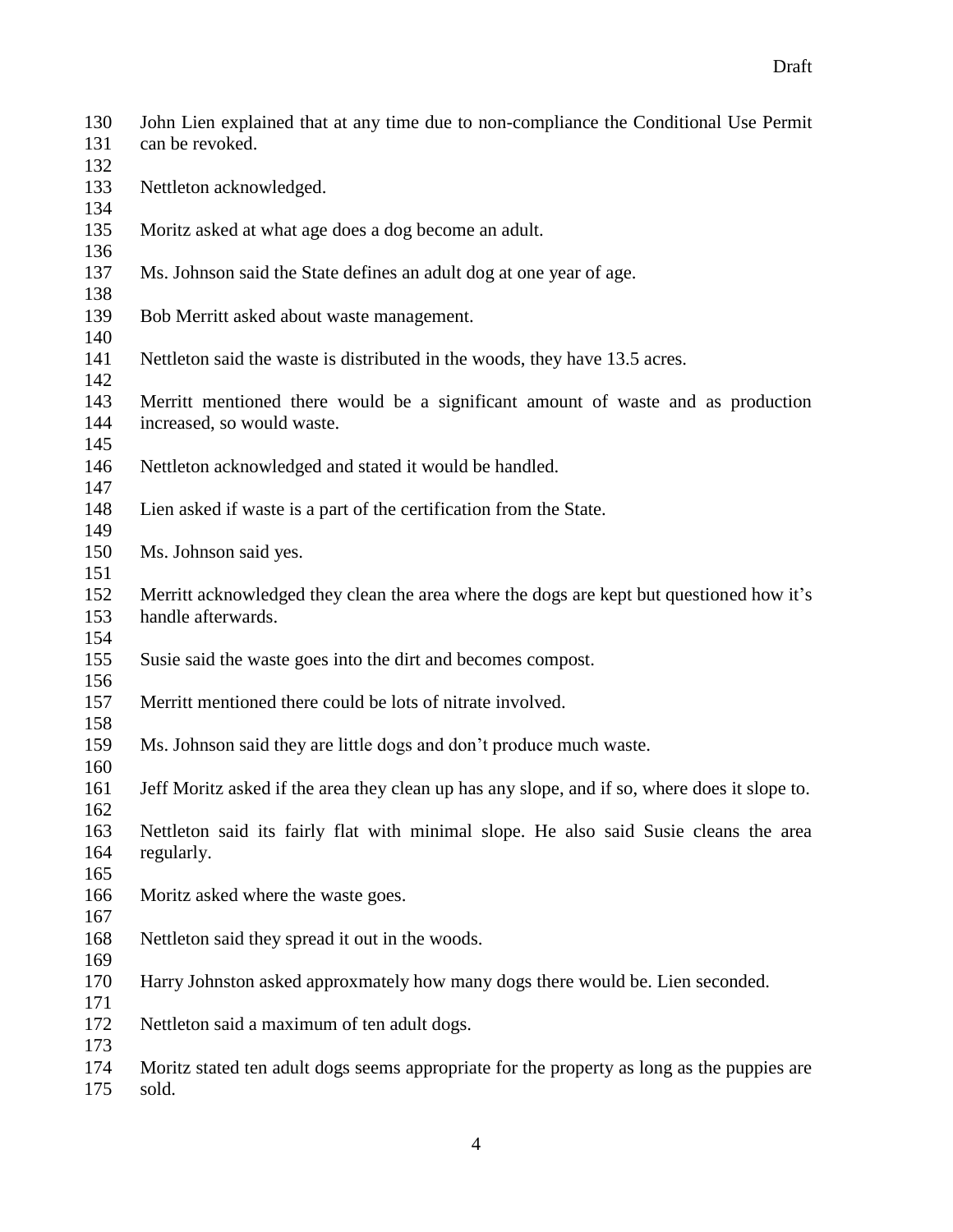- There was no further discussion by the Commission.
- 

## **MOTION: Jeff Moritz made a motion to aprove the request for a Conditional Use Permit to sell flowers, vegetables and puppies. Moritz adopted the following findings and limited the total number of adult dogs to ten:**

 Jon Nettelton has submitted a Conditional Use Application to sell flowers, vegetables and puppies. Chapter eight section eleven part F of the zoning ordinance outlines six findings and criteria for approving a conditional use. The Planning Commission has reviewed the application and makes the following recommendations:

- 1. **Affect on surrounding property.** That the conditional use will not harm the use and enjoyment of other property in the immediate vicinity for the purposes already permitted, nor substantially diminish or impair property values within the
- immediate vicinity.
- The applicant has indicated that they will not be kenneling nor doing any dog care except for their own dogs. They also want to sell flowers and vegetables a few months of the year. The Commission feels that this will result in limited amounts of traffic for a few months of the year. The property is large with few neighbors in the immediate vicinity. These conclusions lead the Commission to believe that this use will not harm any 197 of the neighboring properties.
- 2. **Affect on orderly, consistent development.** That establishing the conditional use will not impede the normal, orderly development and improvement of surrounding vacant property for uses predominant in the area.
- The proposed use should not affect any area development in the future.
- 3. **Adequate facilities.** That adequate utilities, access roads, drainage and other necessary facilities have been or are being provided.
- Yes, the property is easily accessible.
- 4. **Adequate parking.** That adequate measures have been or will be taken to provide sufficient off-street parking and loading space to serve the proposed use.
- The property has adequate parking.
- 5. **Not a nuisance.** That adequate measures have been or will be taken to prevent or control offensive odor, fumes, dust, noise and vibration, so none of these will constitute a nuisance, and to control lighted signs and other lights so that no disturbance to neighboring properties will result.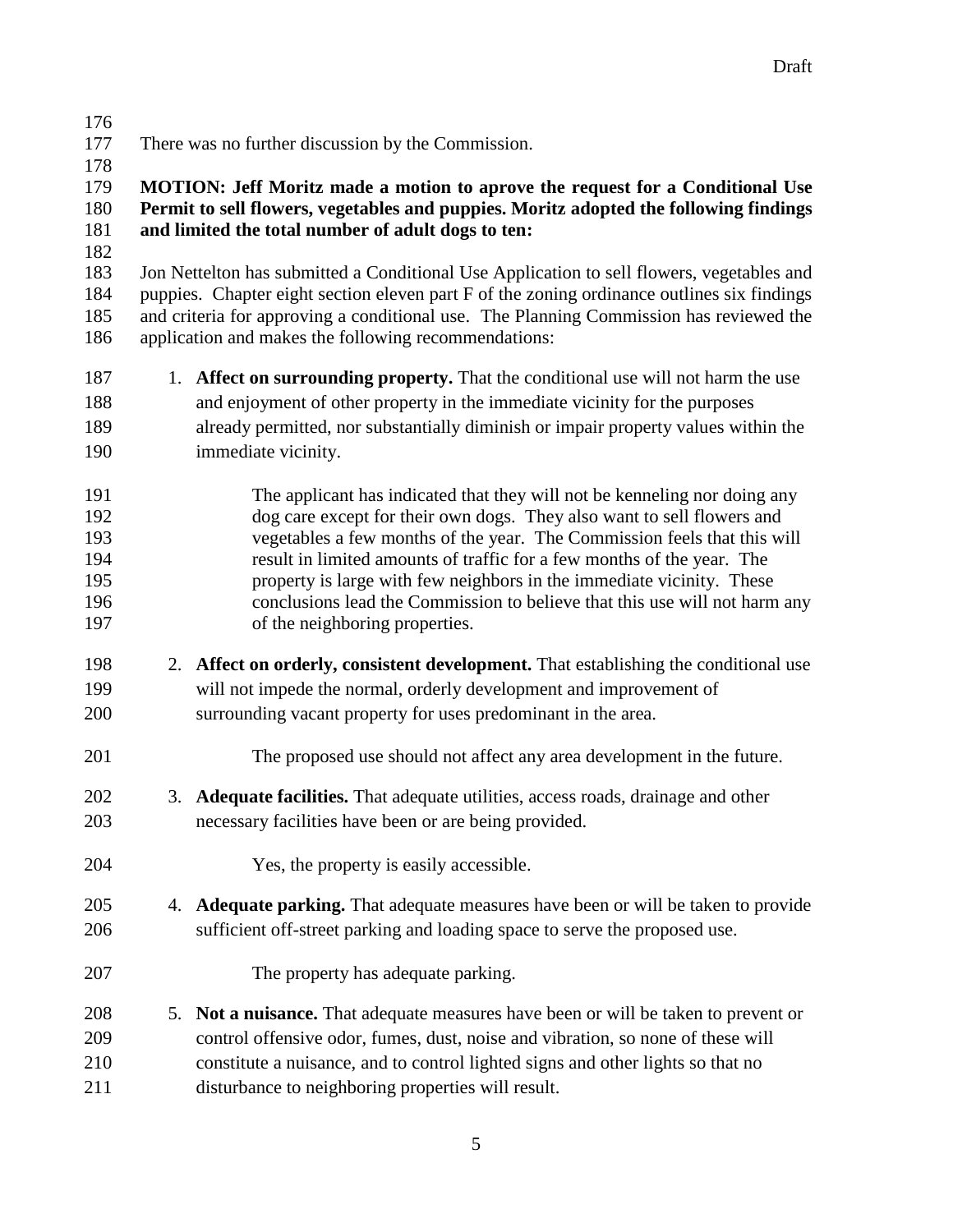| 212<br>213<br>214<br>215<br>216 | The sale of flowers and vegetables will not be a nuisance unless there are a<br>large amount of customers which can be mitigated by limiting the hours<br>and having adequate parking. There are not residences in the immediate<br>vicinity which should also mitigate any noise from the puppies and<br>customers. There is also a large amount of trees to provide a noise buffer. |
|---------------------------------|---------------------------------------------------------------------------------------------------------------------------------------------------------------------------------------------------------------------------------------------------------------------------------------------------------------------------------------------------------------------------------------|
| 217<br>218                      | 6. Additional criteria for shoreland areas. In Shoreland areas, it shall be found<br>that adequate measures have been or will be taken to assure that:                                                                                                                                                                                                                                |
| 219<br>220                      | <b>Pollution.</b> Soil erosion or other possible pollution of public waters will be<br>a.<br>prevented, both during and after construction;                                                                                                                                                                                                                                           |
| 221                             | Property is not on public water.                                                                                                                                                                                                                                                                                                                                                      |
| 222<br>223                      | b. View from public waters. That the visibility of structures and other<br>facilities as viewed from public waters will be limited;                                                                                                                                                                                                                                                   |
| 224                             | Property is not on public water and is heavily wooded.                                                                                                                                                                                                                                                                                                                                |
| 225<br>226                      | <b>c.</b> Adequate utilities. That the site has an adequate water supply and on-site<br>sewage treatment;                                                                                                                                                                                                                                                                             |
| 227                             | Yes.                                                                                                                                                                                                                                                                                                                                                                                  |
| 228<br>229                      | d. Watercraft. That the types, uses, and number of watercrafts that the<br>project will generate can be safely accommodated.                                                                                                                                                                                                                                                          |
| 230<br>231<br>232<br>233        | Not on a public water.                                                                                                                                                                                                                                                                                                                                                                |
| 234<br>235<br>236               | Harry Johnston seconded the motion. Bob Merritt abstained. Motion carried.                                                                                                                                                                                                                                                                                                            |
| 237                             | 2. SECOND ORDER OF BUINESS: APPLICANT: Singrid Lindsay 35046                                                                                                                                                                                                                                                                                                                          |
| 238                             | Hwy 34 Ogema, MN 56569 Project Location: Cherry Lake Rd LEGAL LAND                                                                                                                                                                                                                                                                                                                    |
| 239                             | <b>DESCRIPTION:</b> Section 27 Township 142 Range 040 SW1/4; & NW1/4 SE1/4                                                                                                                                                                                                                                                                                                            |
| 240                             | EX 28.64 AC; PT NE1/4 SE1/4 S OF RD & 467' W OF SE COR AKA 6.09 AC;                                                                                                                                                                                                                                                                                                                   |
| 241                             | & S1/2 SE1/4 EX NE1/4 SE1/4 SE1/4 APPLICATION AND DESCRIPTION                                                                                                                                                                                                                                                                                                                         |
| 242                             | OF PROJECT: Singrid Lindsay 35046 Hwy 34 Ogema, MN 56569 Project                                                                                                                                                                                                                                                                                                                      |
| 243<br>244                      | Location: Cherry Lake Rd LEGAL LAND DESCRIPTION: Section 27<br>Township 142 Range 040 SW1/4; & NW1/4 SE1/4 EX 28.64 AC; PT NE1/4                                                                                                                                                                                                                                                      |
| 245                             | SE1/4 S OF RD & 467' W OF SE COR AKA 6.09 AC; & S1/2 SE1/4 EX NE1/4                                                                                                                                                                                                                                                                                                                   |
| 246                             | SE1/4 SE1/4 APPLICATION AND DESCRIPTION OF PROJECT: Request                                                                                                                                                                                                                                                                                                                           |
| 247                             | a Conditional Use permit to build a wireless facility to include a 309 foot lattice                                                                                                                                                                                                                                                                                                   |
| 248                             | tower, 10X14 foot equipment platform, and a 43X53 foot chain link fence.                                                                                                                                                                                                                                                                                                              |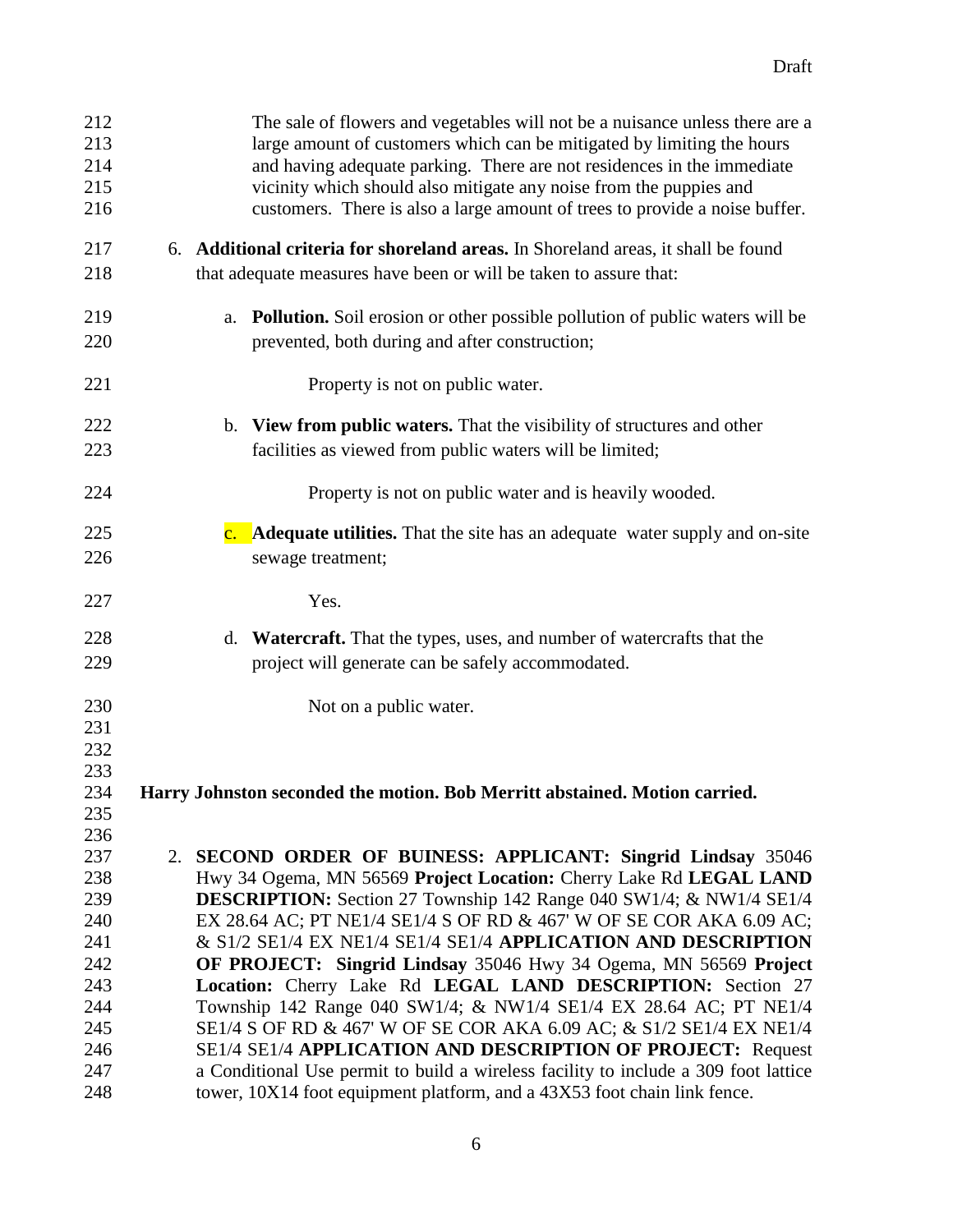- 
- 

 Dylan Ramstad Skoyles introduced the request for a Conditional Use Permit to build a wireless facility to include a 309 foot lattice tower, 10X14 foot equipment platform, and a 43x53 foot chain link fence.

 Rick Adams a representative of Verizon introduced the proposal for a 300 foot tower. Adams stated only one area on the property met the requirements for the tower. Adams said the property is very remote and a very good site for a tower. The closest residence to the west is a son of the property owner. The tower is about 300 feet from the road, the fall zone is 150 feet, and the tower will be equipped with a light. A F.A.A. report deemed the tower not hazardous.

 John Lien confirmed the site is remote and didn't know if anyone would ever be able to see the tower.

- Adams said the area is underserved in terms of service.
- Mary Seaberg commended Adams for how much info was provided.
- Dave Blomseth found no issues with the site.
- No letters were received in favor or against the request
- 

 There was no further discussion by the Commission. 

 **MOTION: Dave Blomseth made a motion to approve the request for a Conditional Use permit to build a wireless facility to include a 309 foot lattice tower, 10X14 foot equipment platform, a 43X53 foot chain link fence and to adopt the following findings:**

- Sigrid Lindsay has submitted a Conditional Use Application to build a wireless facility.
- Chapter eight section eleven part F of the zoning ordinance outlines six findings and
- criteria for approving a conditional use. The Planning Commission has reviewed the
- application and makes the following recommendations:
- 
- 1. **Affect on surrounding property.** That the conditional use will not harm the use and enjoyment of other property in the immediate vicinity for the purposes already permitted, nor substantially diminish or impair property values within the immediate vicinity.
- The construction of the tower will not increase traffic in the area nor will it change the fundamental use of the property. This construction should not change any of the current activities and uses of the properties in the area.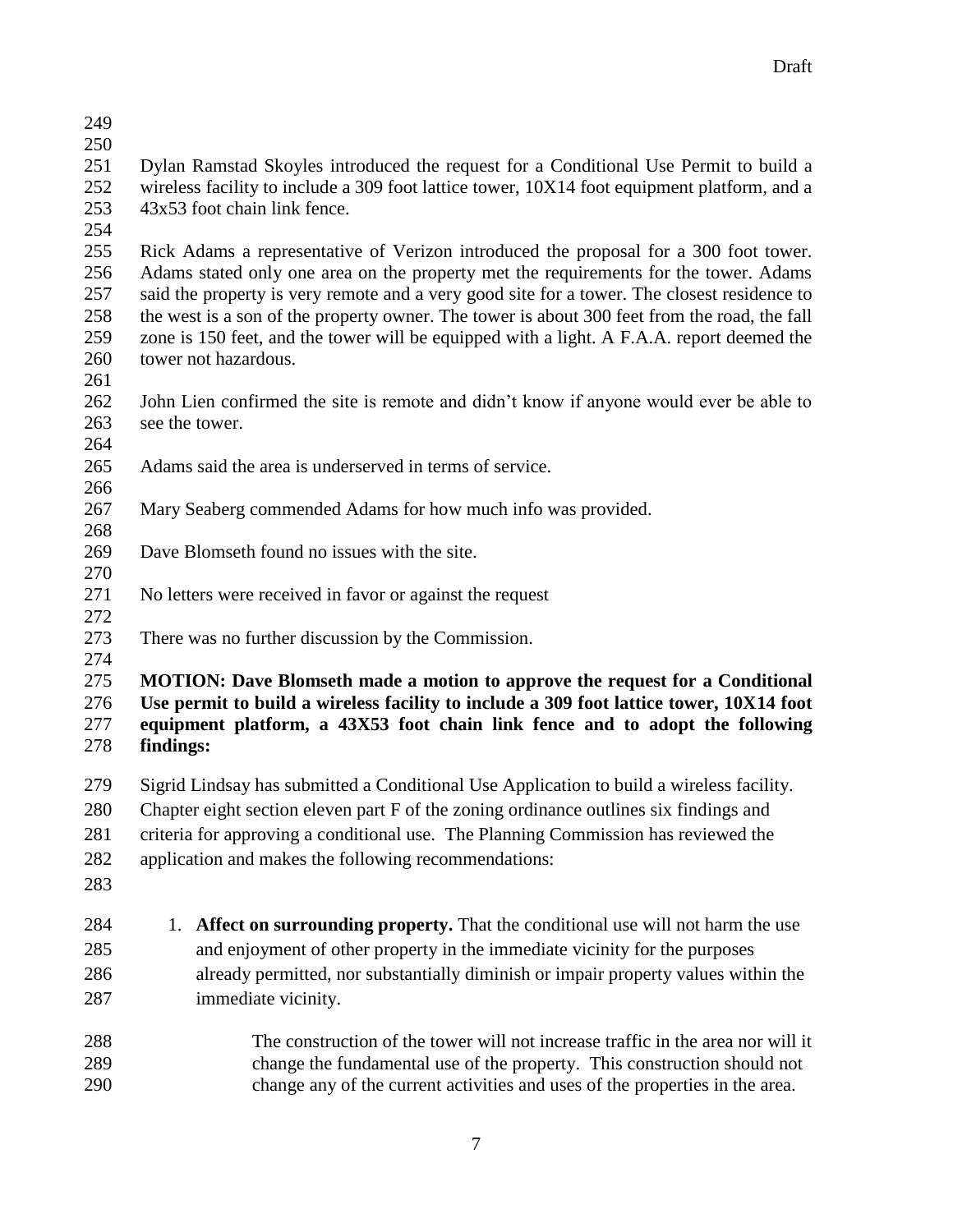| 291        | 2. Affect on orderly, consistent development. That establishing the conditional use                                                         |
|------------|---------------------------------------------------------------------------------------------------------------------------------------------|
| 292        | will not impede the normal, orderly development and improvement of                                                                          |
| 293        | surrounding vacant property for uses predominant in the area.                                                                               |
| 294        | Nothing should change due to the construction of the tower.                                                                                 |
| 295        | 3. Adequate facilities. That adequate utilities, access roads, drainage and other                                                           |
| 296        | necessary facilities have been or are being provided.                                                                                       |
| 297        | Yes, the property is easily accessible.                                                                                                     |
| 298        | 4. Adequate parking. That adequate measures have been or will be taken to provide                                                           |
| 299        | sufficient off-street parking and loading space to serve the proposed use.                                                                  |
| 300        | Parking is not an issue with this application as it is construction of a tower                                                              |
| 301        | and parking is not needed for this use.                                                                                                     |
| 302        | 5. Not a nuisance. That adequate measures have been or will be taken to prevent or                                                          |
| 303        | control offensive odor, fumes, dust, noise and vibration, so none of these will                                                             |
| 304        | constitute a nuisance, and to control lighted signs and other lights so that no                                                             |
| 305        | disturbance to neighboring properties will result.                                                                                          |
| 306        | The construction of a tower should not create a nuisance as none of the                                                                     |
| 307        | potential nuisances listed nor can the Commission think of any others that                                                                  |
| 308        | will be created by its construction.                                                                                                        |
| 309        | 6. Additional criteria for shoreland areas. In shoreland areas, it shall be found that                                                      |
| 310        | adequate measures have been or will be taken to assure that:                                                                                |
| 311<br>312 | <b>Pollution.</b> Soil erosion or other possible pollution of public waters will be<br>a.<br>prevented, both during and after construction; |
| 313        | Yes, this is not applicable to the application.                                                                                             |
| 314        | b. View from public waters. That the visibility of structures and other                                                                     |
| 315        | facilities as viewed from public waters will be limited;                                                                                    |
| 316        | The view should be limited as the construction is not on the public                                                                         |
| 317        | water and is located in a forested area.                                                                                                    |
| 318<br>319 | <b>Adequate utilities.</b> That the site is adequate for water supply and on-site<br>$\mathbf{c}$ .<br>sewage treatment; and                |
| 320        | Yes, this is not applicable to the application.                                                                                             |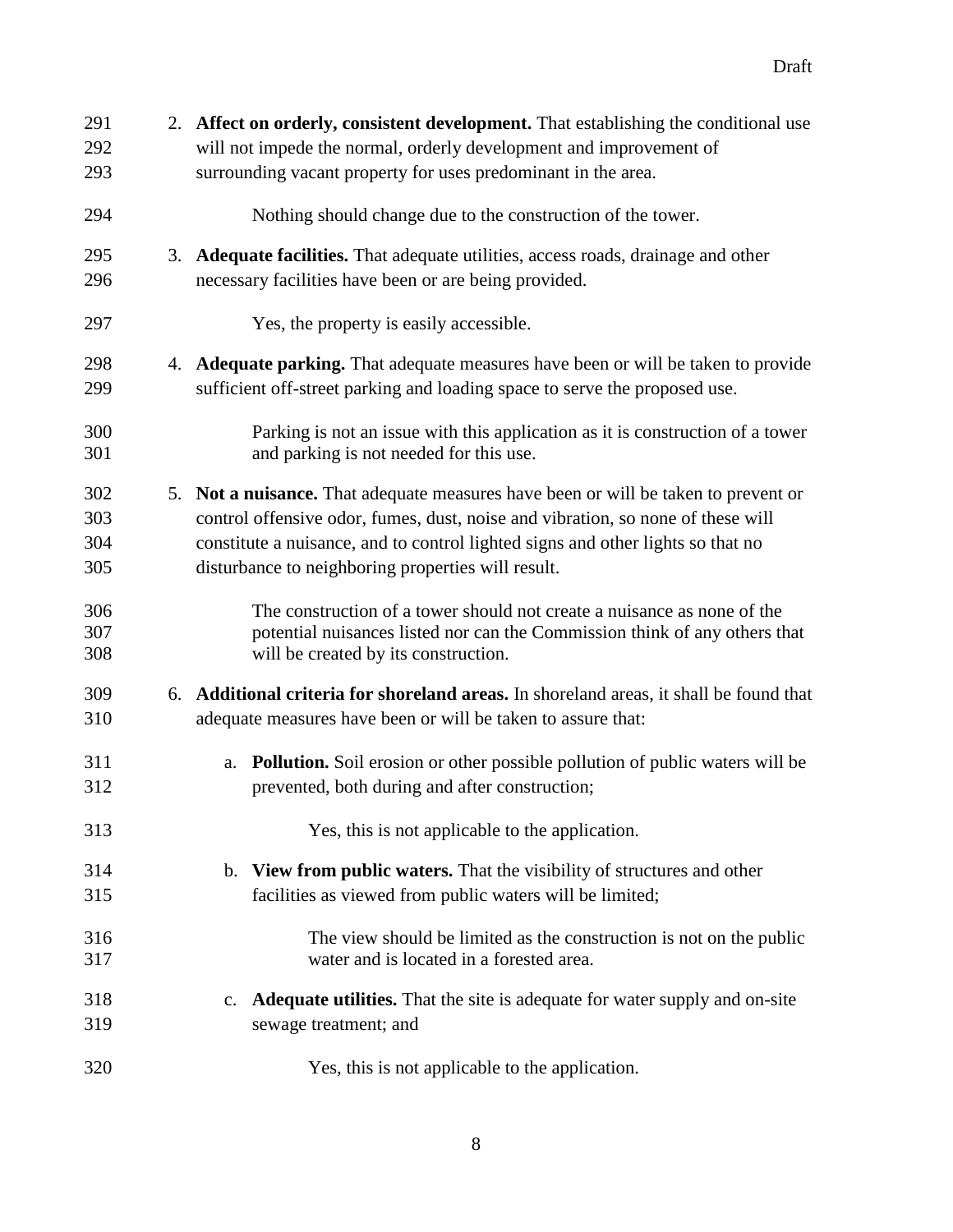| 321 | d. Watercraft. That the types, uses, and number of watercrafts that the                     |  |  |  |
|-----|---------------------------------------------------------------------------------------------|--|--|--|
| 322 | project will generate can be safely accommodated.                                           |  |  |  |
|     |                                                                                             |  |  |  |
| 323 | Yes, this is not applicable to the application.                                             |  |  |  |
| 324 |                                                                                             |  |  |  |
| 325 |                                                                                             |  |  |  |
| 326 | Mary Seaberg seconded the motion. All voted in favor. Motion carried.                       |  |  |  |
| 327 |                                                                                             |  |  |  |
| 328 | 3. THIRD ORDER OF BUSINESS: APPLICANT: Mattson Bros INC 1635 E.                             |  |  |  |
| 329 | Pento Lake Road Backus, MN 56435 Project Location: 12309 CO HWY 14 LAKE                     |  |  |  |
| 330 | PARK LEGAL LAND DESCRIPTION: Section 05 Township 140 Range 043                              |  |  |  |
| 331 | FRAC NW1/4 APPLICATION AND DESCRIPTION OF PROJECT: Request a                                |  |  |  |
| 332 | Conditional Use Permit to build a wireless facility, to include a 259 foot self-            |  |  |  |
| 333 | supported lattice tower a 10X14 foot equipment platform and a 42X66 foot chain link         |  |  |  |
| 334 | fence.                                                                                      |  |  |  |
| 335 |                                                                                             |  |  |  |
| 336 | Dylan Ramstad Skoyles introduced the request for a Conditional Use Permit for a slightly    |  |  |  |
| 337 | smaller tower.                                                                              |  |  |  |
| 338 |                                                                                             |  |  |  |
| 339 | Rick Adams a representative from Verizon introduced the 250 foot tower. The tower will      |  |  |  |
| 340 | provide coverage to the Hitterdal, MN area. Location of the tower will be on remote         |  |  |  |
| 341 | farm property. The placement was chosen due to how the property is farmed and it does       |  |  |  |
| 342 | meet the setbacks. A fall zone letter was produced to say the fall zone is 125 feet.        |  |  |  |
| 343 |                                                                                             |  |  |  |
| 344 | No letters were received in favor or against the request.                                   |  |  |  |
| 345 |                                                                                             |  |  |  |
| 346 | There was no further discussion by the Commission.                                          |  |  |  |
| 347 |                                                                                             |  |  |  |
|     |                                                                                             |  |  |  |
| 348 | <b>MOTION: Bob Merritt made a motion to approve the request for a Conditional Use</b>       |  |  |  |
| 349 | Permit to build a wireless facility, to include a 259 foot self-supported lattice tower a   |  |  |  |
| 350 | 10X14 foot equipment platform and a 42X66 foot chain link fence. Merritt adopted            |  |  |  |
| 351 | the following findings of:                                                                  |  |  |  |
|     |                                                                                             |  |  |  |
| 352 | Mattson Bros Inc. has submitted a Conditional Use Application to build a wireless           |  |  |  |
| 353 | facility. Chapter eight section eleven part F of the zoning ordinance outlines six findings |  |  |  |
| 354 | and criteria for approving a conditional use. The Planning Commission has reviewed the      |  |  |  |
| 355 | application and makes the following recommendations:                                        |  |  |  |
|     |                                                                                             |  |  |  |
| 356 |                                                                                             |  |  |  |
|     |                                                                                             |  |  |  |
| 357 | Affect on surrounding property. That the conditional use will not harm the use<br>1.        |  |  |  |
| 358 | and enjoyment of other property in the immediate vicinity for the purposes                  |  |  |  |
| 359 | already permitted, nor substantially diminish or impair property values within the          |  |  |  |

immediate vicinity.